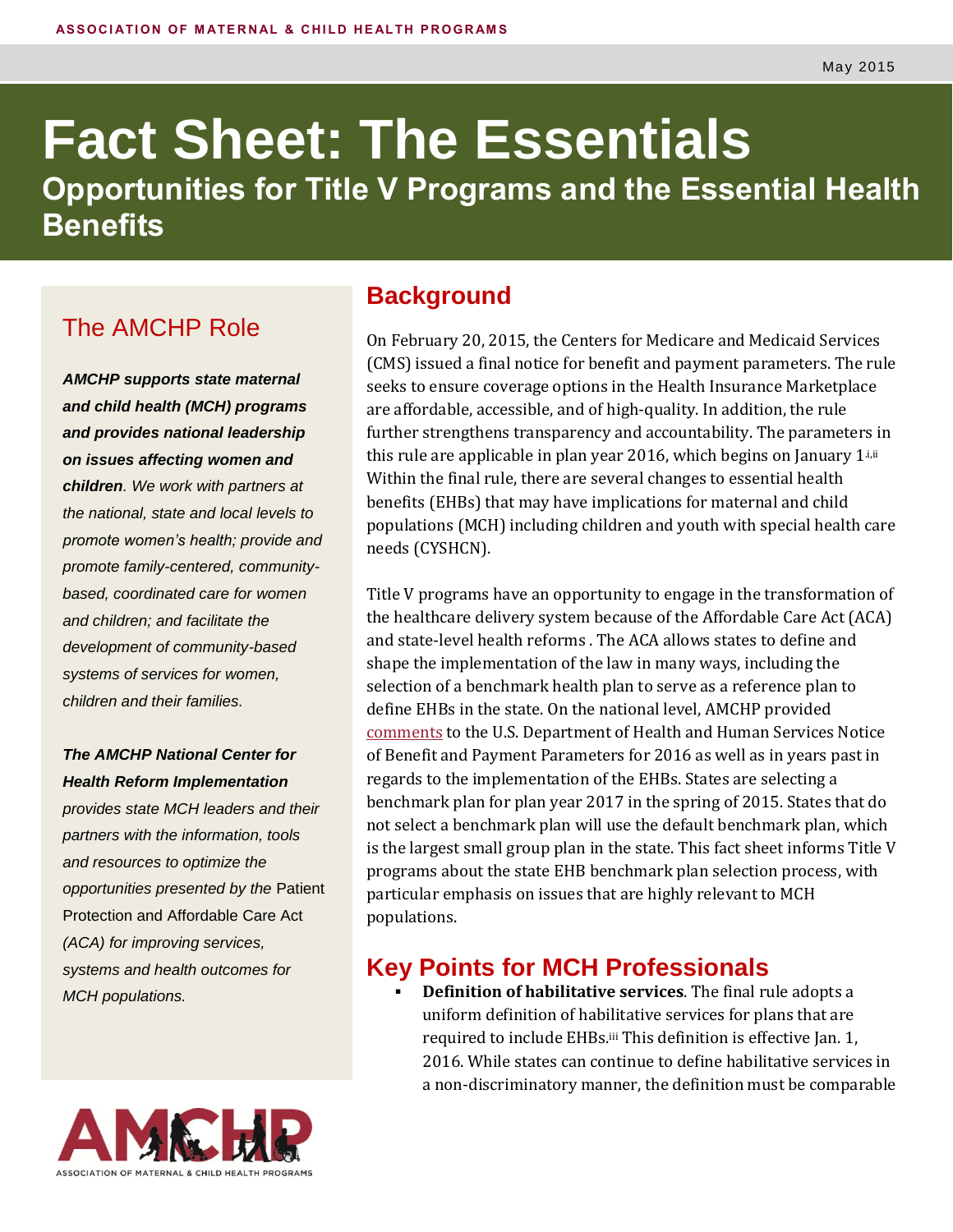to the uniform definition adopted in the final rule. However, HHS decided to delay until 2017 the requirement that qualified health plans (QHPs) impose separate visit limits for habilitation and rehabilitation services and that visit limits for habilitation cannot be less favorable than those for rehabilitation. Additionally, issuers can no longer provide their own definition for habilitative services.

 **Pediatric services:** the final rule requires issuers to provide pediatric coverage to enrollees until at least the end of the month in which the enrollee turns 19. The rule encourages *"issuers to cover services under the pediatric services EHB category beyond the 19th birthday month if non-coverage of those services after that time would negatively affect care."*(*[Federal Register](https://www.federalregister.gov/articles/2015/02/27/2015-03751/patient-protection-and-affordable-care-act-hhs-notice-of-benefit-and-payment-parameters-for-2016#h-106)*, 2015)

#### **Title V Opportunities to Engage in the EHB Benchmark Process**

As the foundation for ensuring the health of the nation's women, children and youth, including CYSHCN, and their families, it is important for Title V programs to understand the benefits and scope of services available to MCH populations as well as potential gaps and challenges.

A handful of states have begun engaging with the public to solicit comments on the benchmark plan selection. This process allows observers to listen and provide comments on the process.

#### **Suggested questions to gather information about the process in your state:**

- Is your state selecting a benchmark plan or going with the default plan?
- Is there a public forum or hearing on the benchmarking process? (This information may be found through your state's [Department of Insurance.\)](http://www.naic.org/state_web_map.htm)
- Are "evidence of coverage" documents available from your state? (These documents lay out specifics of coverage of the 10 EHB categories including limits.)
- Is your state accepting written comments on the benchmark plan selection?
- There might be an opportunity to contribute to the discussion on important MCH issues (see above).

#### **What to look for in the evidence of coverage documents or listen for in a public forum:**

- Is there discussion on raising the age of coverage for pediatric services?
- Are there changes being made to the uniform habilitative services definition?
- Is there discussion on maternity and newborn care?
- Is there discussion on pediatric oral and vision screening?

#### **Resources:**

CMS fact sheet on final notice:

[http://www.cms.gov/CCIIO/Resources/Fact-Sheets](http://www.cms.gov/CCIIO/Resources/Fact-Sheets-and-FAQs/Downloads/2016-PN-Fact-Sheet-final.pdf)[and-FAQs/Downloads/2016-PN-Fact-Sheet-final.pdf](http://www.cms.gov/CCIIO/Resources/Fact-Sheets-and-FAQs/Downloads/2016-PN-Fact-Sheet-final.pdf) Federal register of final notice:

[https://www.federalregister.gov/articles/2015/02/](https://www.federalregister.gov/articles/2015/02/27/2015-03751/patient-protection-and-affordable-care-act-hhs-notice-of-benefit-and-payment-parameters-for-2016#h-105) [27/2015-03751/patient-protection-and-affordable](https://www.federalregister.gov/articles/2015/02/27/2015-03751/patient-protection-and-affordable-care-act-hhs-notice-of-benefit-and-payment-parameters-for-2016#h-105)[care-act-hhs-notice-of-benefit-and-payment-](https://www.federalregister.gov/articles/2015/02/27/2015-03751/patient-protection-and-affordable-care-act-hhs-notice-of-benefit-and-payment-parameters-for-2016#h-105)

[parameters-for-2016#h-105](https://www.federalregister.gov/articles/2015/02/27/2015-03751/patient-protection-and-affordable-care-act-hhs-notice-of-benefit-and-payment-parameters-for-2016#h-105)

Letter to Issuers about final notice:

[http://www.cms.gov/CCIIO/Resources/Regulations](http://www.cms.gov/CCIIO/Resources/Regulations-and-Guidance/Downloads/2016_Letter_to_Issuers_2_20_2015.pdf)[and-](http://www.cms.gov/CCIIO/Resources/Regulations-and-Guidance/Downloads/2016_Letter_to_Issuers_2_20_2015.pdf)

Guidance/Downloads/2016 Letter to Issuers 2 20 [2015.pdf](http://www.cms.gov/CCIIO/Resources/Regulations-and-Guidance/Downloads/2016_Letter_to_Issuers_2_20_2015.pdf)

National health law program EHB fact sheet: [http://www.healthlaw.org/issues/health-care](http://www.healthlaw.org/issues/health-care-reform/essential-health-benefits-update-and-advocacy-opportunities#.VQh-q47F-3Yne)[reform/essential-health-benefits-update-and](http://www.healthlaw.org/issues/health-care-reform/essential-health-benefits-update-and-advocacy-opportunities#.VQh-q47F-3Yne)[advocacy-opportunities#.VQh-q47F-3Yne](http://www.healthlaw.org/issues/health-care-reform/essential-health-benefits-update-and-advocacy-opportunities#.VQh-q47F-3Yne) CCIO, EHB benchmark selection:

[http://www.cms.gov/CCIIO/Resources/Data-](http://www.cms.gov/CCIIO/Resources/Data-Resources/ehb.html)[Resources/ehb.html](http://www.cms.gov/CCIIO/Resources/Data-Resources/ehb.html)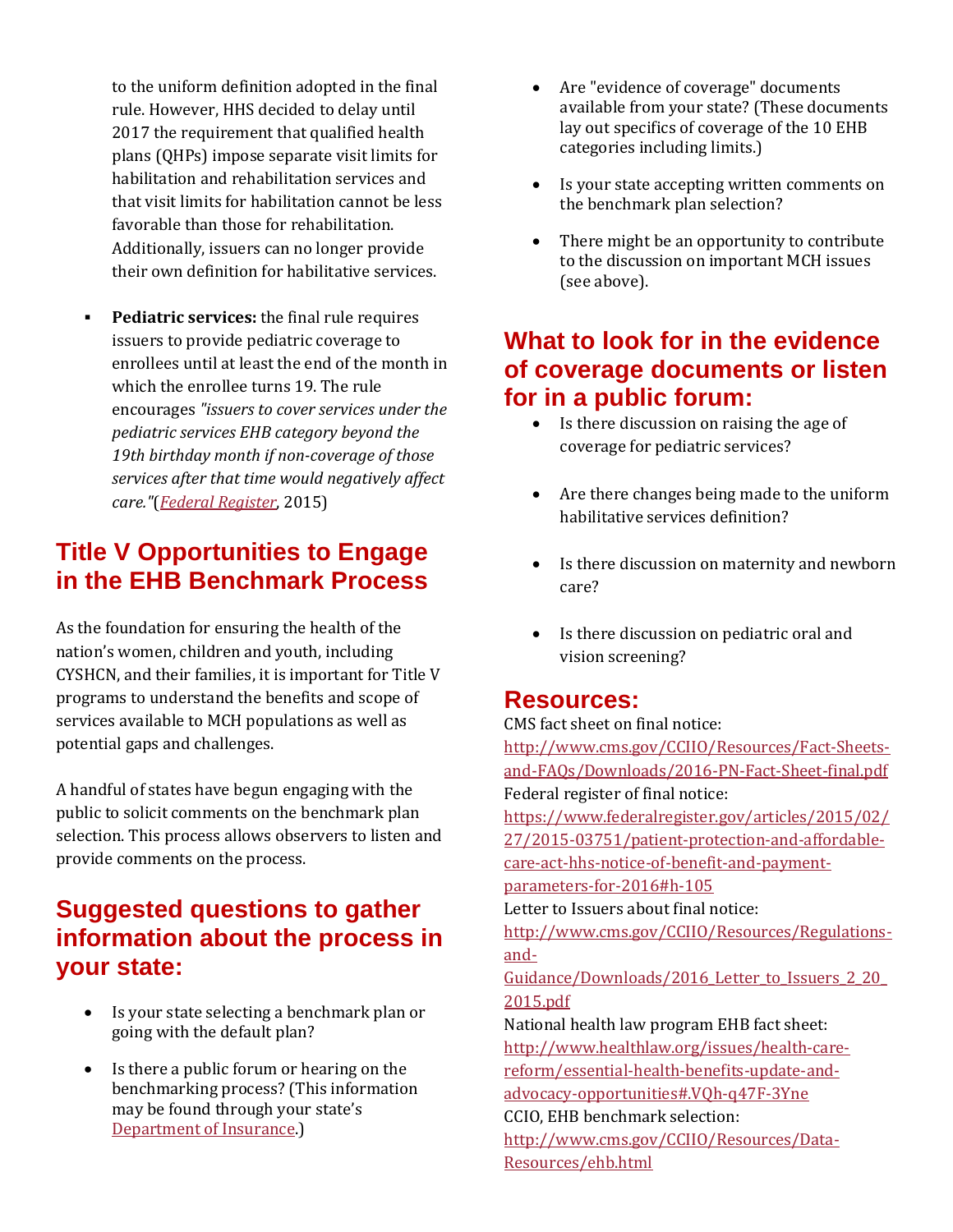#### **Acknowledgment:**

This issue brief was made possible with funding support provided by the W.K. Kellogg Foundation. Its contents are the sole responsibility of the authors and do not necessarily represent the official view of the W.K. Kellogg Foundation.

## **AMCHP staff contact:**

This fact sheet is part of a series of AMCHP tools, documents and resources on implementation of the ACA and its impact on maternal and child health populations. For more information, please visit the AMCHP website at: amchp.org and/or contact the AMCHP staff listed below. All AMCHP staff can be reached by phone at: (202) 775-0436.

#### **Author:**

**Carolyn McCoy**, senior policy manager [cmccoy@amchp.org](mailto:cmccoy@amchp.org?subject=Regarding%20EHB%20Fact%20Sheet)